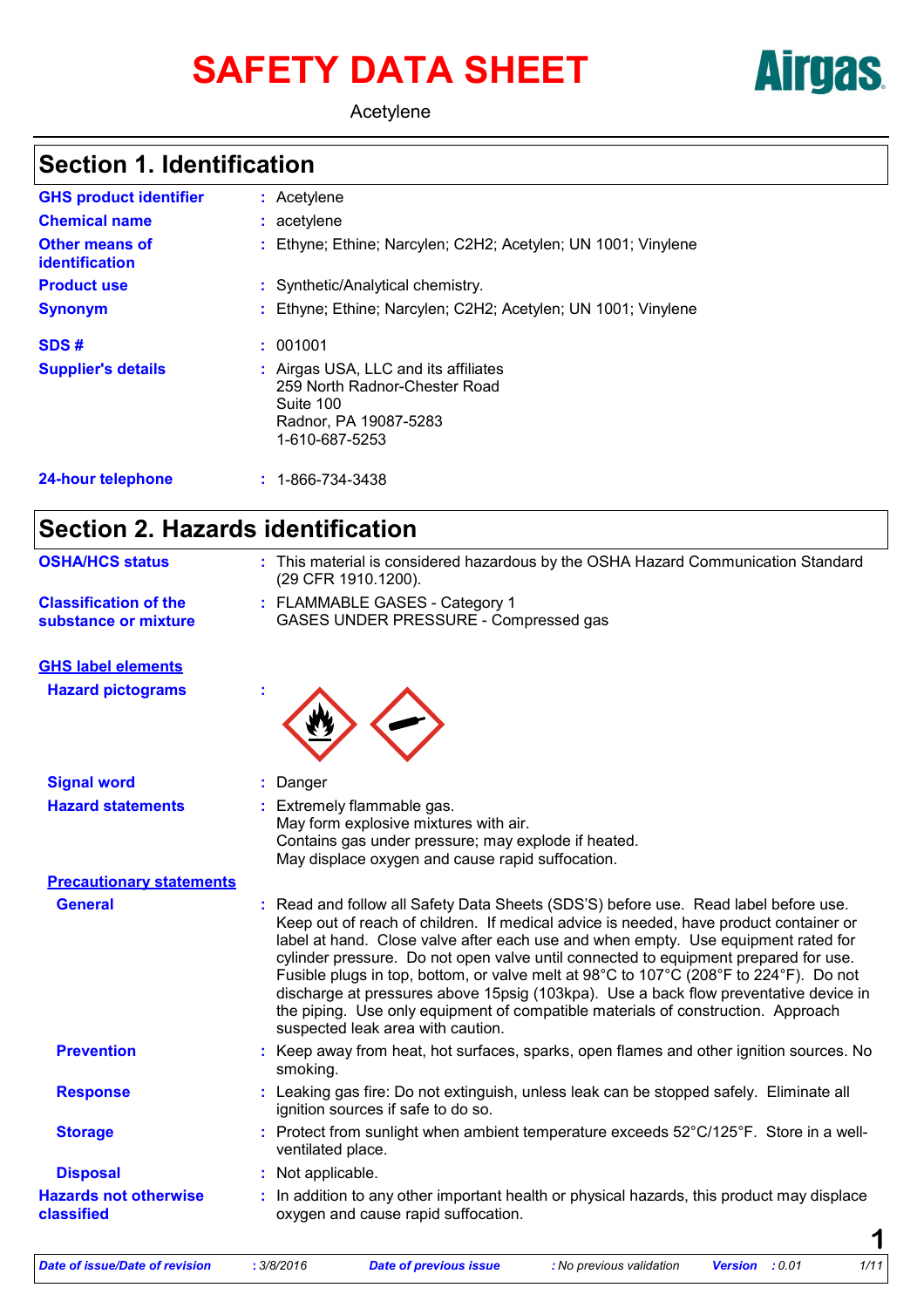# **Section 3. Composition/information on ingredients**

| <b>Substance/mixture</b>                | : Substance                                                   |
|-----------------------------------------|---------------------------------------------------------------|
| <b>Chemical name</b>                    | $:$ acetylene                                                 |
| <b>Other means of</b><br>identification | : Ethyne; Ethine; Narcylen; C2H2; Acetylen; UN 1001; Vinylene |

#### **CAS number/other identifiers**

| <b>CAS</b> number   | $: 74-86-2$ |
|---------------------|-------------|
| <b>Product code</b> | : 001001    |

| <b>Ingredient name</b> | 70  | <b>CAS number</b> |
|------------------------|-----|-------------------|
| acetylene              | 100 | 74-86-2           |

Any concentration shown as a range is to protect confidentiality or is due to batch variation.

**There are no additional ingredients present which, within the current knowledge of the supplier and in the concentrations applicable, are classified as hazardous to health or the environment and hence require reporting in this section.**

**Occupational exposure limits, if available, are listed in Section 8.**

### **Section 4. First aid measures**

| <b>Description of necessary first aid measures</b> |                                                                                                                                                                                                                                                                                                                                                                                                                                                                                                                                                                                              |
|----------------------------------------------------|----------------------------------------------------------------------------------------------------------------------------------------------------------------------------------------------------------------------------------------------------------------------------------------------------------------------------------------------------------------------------------------------------------------------------------------------------------------------------------------------------------------------------------------------------------------------------------------------|
| <b>Eye contact</b>                                 | : Immediately flush eyes with plenty of water, occasionally lifting the upper and lower<br>eyelids. Check for and remove any contact lenses. Continue to rinse for at least 10<br>minutes. Get medical attention if irritation occurs.                                                                                                                                                                                                                                                                                                                                                       |
| <b>Inhalation</b>                                  | : Remove victim to fresh air and keep at rest in a position comfortable for breathing. If<br>not breathing, if breathing is irregular or if respiratory arrest occurs, provide artificial<br>respiration or oxygen by trained personnel. It may be dangerous to the person providing<br>aid to give mouth-to-mouth resuscitation. Get medical attention if adverse health effects<br>persist or are severe. If unconscious, place in recovery position and get medical<br>attention immediately. Maintain an open airway. Loosen tight clothing such as a collar,<br>tie, belt or waistband. |
| <b>Skin contact</b>                                | : Flush contaminated skin with plenty of water. Remove contaminated clothing and<br>shoes. To avoid the risk of static discharges and gas ignition, soak contaminated<br>clothing thoroughly with water before removing it. Get medical attention if symptoms<br>occur. Wash clothing before reuse. Clean shoes thoroughly before reuse.                                                                                                                                                                                                                                                     |
| <b>Ingestion</b>                                   | : As this product is a gas, refer to the inhalation section.                                                                                                                                                                                                                                                                                                                                                                                                                                                                                                                                 |

**Most important symptoms/effects, acute and delayed**

| <b>Potential acute health effects</b> |                                                                                                                                |
|---------------------------------------|--------------------------------------------------------------------------------------------------------------------------------|
| Eye contact                           | : Contact with rapidly expanding gas may cause burns or frostbite.                                                             |
| <b>Inhalation</b>                     | : No known significant effects or critical hazards.                                                                            |
| <b>Skin contact</b>                   | : Contact with rapidly expanding gas may cause burns or frostbite.                                                             |
| <b>Frostbite</b>                      | : Try to warm up the frozen tissues and seek medical attention.                                                                |
| <b>Ingestion</b>                      | : As this product is a gas, refer to the inhalation section.                                                                   |
| <b>Over-exposure signs/symptoms</b>   |                                                                                                                                |
| Eye contact                           | : No specific data.                                                                                                            |
| <b>Inhalation</b>                     | : No specific data.                                                                                                            |
| <b>Skin contact</b>                   | : No specific data.                                                                                                            |
| <b>Ingestion</b>                      | : No specific data.                                                                                                            |
|                                       | Indication of immediate medical attention and special treatment needed, if necessary                                           |
| <b>Notes to physician</b>             | : Treat symptomatically. Contact poison treatment specialist immediately if large<br>quantities have been ingested or inhaled. |
| <b>Specific treatments</b>            | : No specific treatment.                                                                                                       |
|                                       |                                                                                                                                |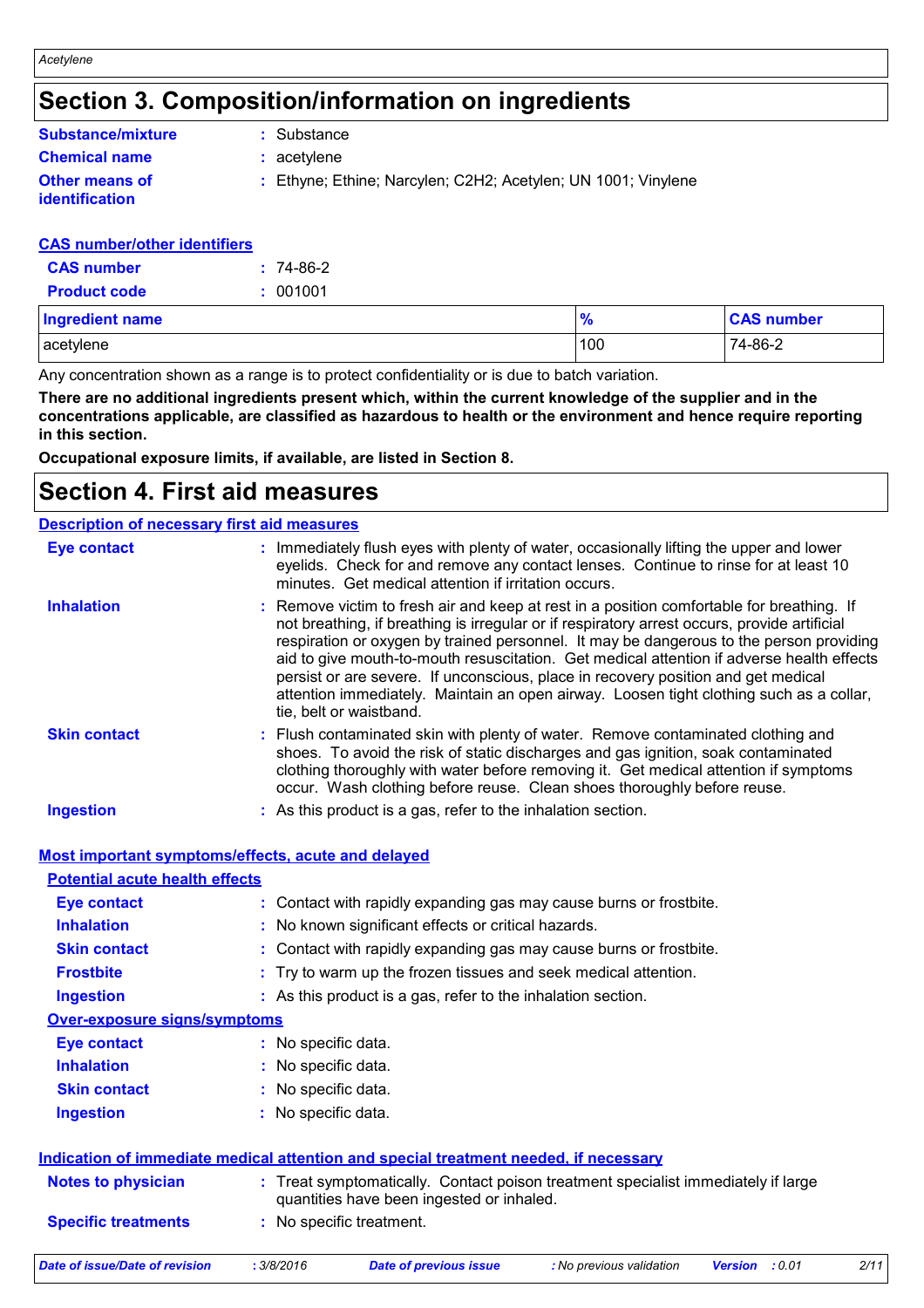# **Section 4. First aid measures**

**Protection of first-aiders** : No action shall be taken involving any personal risk or without suitable training. It may be dangerous to the person providing aid to give mouth-to-mouth resuscitation.

#### **See toxicological information (Section 11)**

#### **Section 5. Fire-fighting measures :** Promptly isolate the scene by removing all persons from the vicinity of the incident if there is a fire. No action shall be taken involving any personal risk or without suitable training. Contact supplier immediately for specialist advice. Move containers from fire area if this can be done without risk. Use water spray to keep fire-exposed containers cool. If involved in fire, shut off flow immediately if it can be done without risk. If this is impossible, withdraw from area and allow fire to burn. Fight fire from protected location or maximum possible distance. Eliminate all ignition sources if safe to do so. **Hazardous thermal decomposition products Specific hazards arising from the chemical** Decomposition products may include the following materials: **:** carbon dioxide carbon monoxide Contains gas under pressure. Extremely flammable gas. In a fire or if heated, a **:** pressure increase will occur and the container may burst, with the risk of a subsequent explosion. Fire-fighters should wear appropriate protective equipment and self-contained breathing **:** apparatus (SCBA) with a full face-piece operated in positive pressure mode. **Special protective equipment for fire-fighters** Use an extinguishing agent suitable for the surrounding fire. **: Extinguishing media :** None known. **Suitable extinguishing media Unsuitable extinguishing media Special protective actions for fire-fighters**

### **Section 6. Accidental release measures**

|                                                              | <b>Personal precautions, protective equipment and emergency procedures</b>                                                                                                                                                                                                                                                                                                                                                                                                                          |
|--------------------------------------------------------------|-----------------------------------------------------------------------------------------------------------------------------------------------------------------------------------------------------------------------------------------------------------------------------------------------------------------------------------------------------------------------------------------------------------------------------------------------------------------------------------------------------|
| For non-emergency<br>personnel                               | : Accidental releases pose a serious fire or explosion hazard. No action shall be taken<br>involving any personal risk or without suitable training. Evacuate surrounding areas.<br>Keep unnecessary and unprotected personnel from entering. Shut off all ignition<br>sources. No flares, smoking or flames in hazard area. Avoid breathing gas. Provide<br>adequate ventilation. Wear appropriate respirator when ventilation is inadequate. Put<br>on appropriate personal protective equipment. |
|                                                              | For emergency responders : If specialised clothing is required to deal with the spillage, take note of any information<br>in Section 8 on suitable and unsuitable materials. See also the information in "For non-<br>emergency personnel".                                                                                                                                                                                                                                                         |
| <b>Environmental precautions</b>                             | : Ensure emergency procedures to deal with accidental gas releases are in place to avoid<br>contamination of the environment. Inform the relevant authorities if the product has<br>caused environmental pollution (sewers, waterways, soil or air).                                                                                                                                                                                                                                                |
| <b>Methods and materials for containment and cleaning up</b> |                                                                                                                                                                                                                                                                                                                                                                                                                                                                                                     |
| <b>Small spill</b>                                           | : Immediately contact emergency personnel. Stop leak if without risk. Use spark-proof<br>tools and explosion-proof equipment.                                                                                                                                                                                                                                                                                                                                                                       |
| Large spill                                                  | : Immediately contact emergency personnel. Stop leak if without risk. Use spark-proof<br>tools and explosion-proof equipment. Note: see Section 1 for emergency contact                                                                                                                                                                                                                                                                                                                             |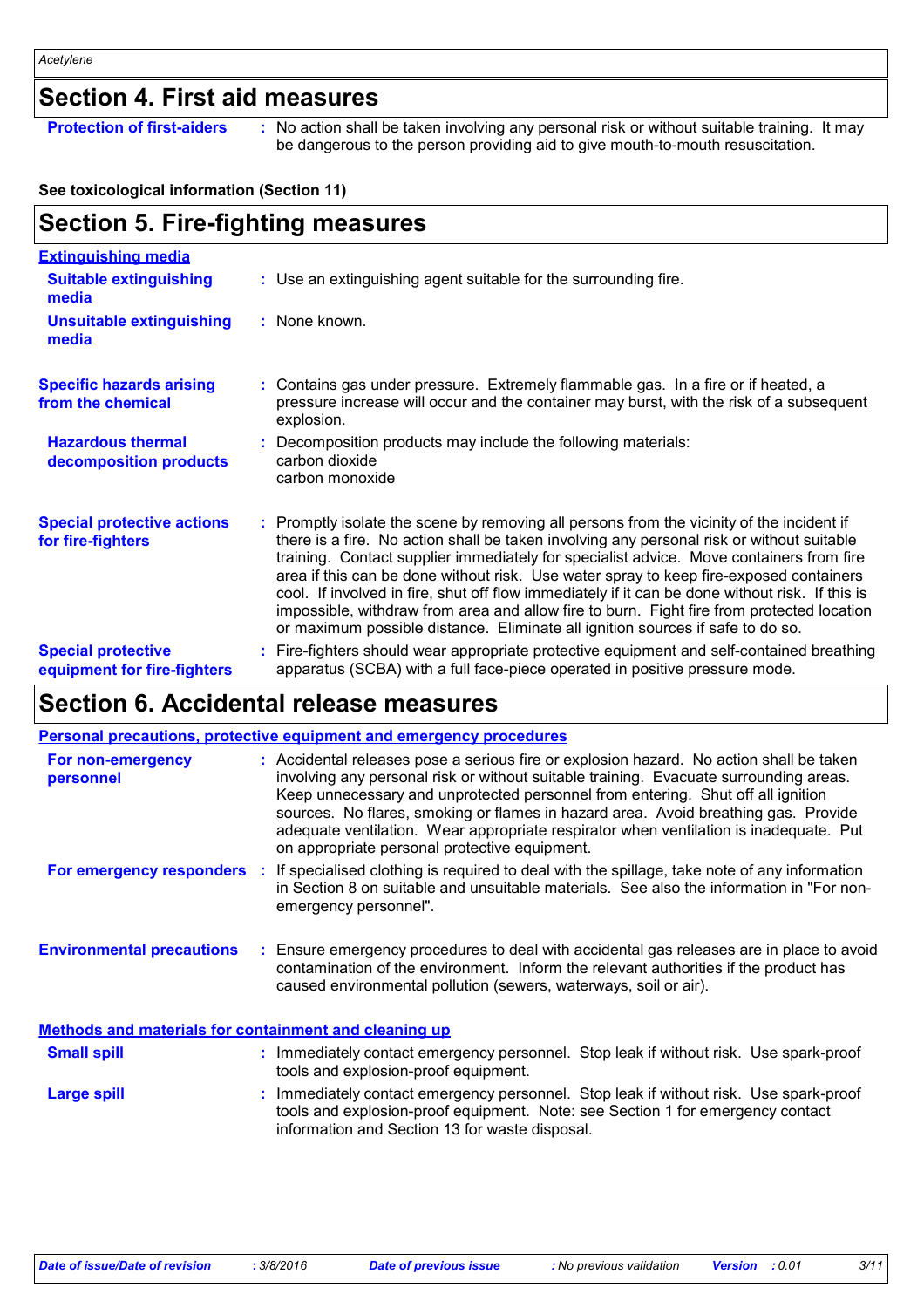# **Section 7. Handling and storage**

| <b>Precautions for safe handling</b>                                             |                                                                                                                                                                                                                                                                                                                                                                                                                                                                                                                                                                                                                                                                                                                                                                                                                                                                                                        |
|----------------------------------------------------------------------------------|--------------------------------------------------------------------------------------------------------------------------------------------------------------------------------------------------------------------------------------------------------------------------------------------------------------------------------------------------------------------------------------------------------------------------------------------------------------------------------------------------------------------------------------------------------------------------------------------------------------------------------------------------------------------------------------------------------------------------------------------------------------------------------------------------------------------------------------------------------------------------------------------------------|
| <b>Protective measures</b>                                                       | : Put on appropriate personal protective equipment (see Section 8). Contains gas under<br>pressure. Avoid contact with eyes, skin and clothing. Avoid breathing gas. Use only<br>with adequate ventilation. Wear appropriate respirator when ventilation is inadequate.<br>Do not enter storage areas and confined spaces unless adequately ventilated. Store<br>and use away from heat, sparks, open flame or any other ignition source. Use<br>explosion-proof electrical (ventilating, lighting and material handling) equipment. Use<br>only non-sparking tools. Empty containers retain product residue and can be hazardous.<br>Do not puncture or incinerate container. Use equipment rated for cylinder pressure.<br>Close valve after each use and when empty. Protect cylinders from physical damage;<br>do not drag, roll, slide, or drop. Use a suitable hand truck for cylinder movement. |
| <b>Advice on general</b><br>occupational hygiene                                 | : Eating, drinking and smoking should be prohibited in areas where this material is<br>handled, stored and processed. Workers should wash hands and face before eating,<br>drinking and smoking. Remove contaminated clothing and protective equipment before<br>entering eating areas. See also Section 8 for additional information on hygiene<br>measures.                                                                                                                                                                                                                                                                                                                                                                                                                                                                                                                                          |
| <b>Conditions for safe storage,</b><br>including any<br><b>incompatibilities</b> | Store in accordance with local regulations. Store in a segregated and approved area.<br>Store away from direct sunlight in a dry, cool and well-ventilated area, away from<br>incompatible materials (see Section 10). Eliminate all ignition sources. Keep container<br>tightly closed and sealed until ready for use. Cylinders should be stored upright, with<br>valve protection cap in place, and firmly secured to prevent falling or being knocked<br>over. Cylinder temperatures should not exceed 52 °C (125 °F).                                                                                                                                                                                                                                                                                                                                                                             |

# **Section 8. Exposure controls/personal protection**

#### **Control parameters**

#### **Occupational exposure limits**

| <b>Ingredient name</b>                            | <b>Exposure limits</b>                                                                                                                                                                                                                                                                                                                                                                            |  |
|---------------------------------------------------|---------------------------------------------------------------------------------------------------------------------------------------------------------------------------------------------------------------------------------------------------------------------------------------------------------------------------------------------------------------------------------------------------|--|
| acetylene                                         | NIOSH REL (United States, 10/2013).<br>CEIL: 2662 mg/m <sup>3</sup><br>CEIL: 2500 ppm                                                                                                                                                                                                                                                                                                             |  |
| <b>Appropriate engineering</b><br><b>controls</b> | : Use only with adequate ventilation. Use process enclosures, local exhaust ventilation or<br>other engineering controls to keep worker exposure to airborne contaminants below any<br>recommended or statutory limits. The engineering controls also need to keep gas,<br>vapor or dust concentrations below any lower explosive limits. Use explosion-proof<br>ventilation equipment.           |  |
| <b>Environmental exposure</b><br>controls         | Emissions from ventilation or work process equipment should be checked to ensure<br>they comply with the requirements of environmental protection legislation. In some<br>cases, fume scrubbers, filters or engineering modifications to the process equipment<br>will be necessary to reduce emissions to acceptable levels.                                                                     |  |
| <b>Individual protection measures</b>             |                                                                                                                                                                                                                                                                                                                                                                                                   |  |
| <b>Hygiene measures</b>                           | : Wash hands, forearms and face thoroughly after handling chemical products, before<br>eating, smoking and using the lavatory and at the end of the working period.<br>Appropriate techniques should be used to remove potentially contaminated clothing.<br>Wash contaminated clothing before reusing. Ensure that eyewash stations and safety<br>showers are close to the workstation location. |  |
| <b>Eye/face protection</b>                        | Safety eyewear complying with an approved standard should be used when a risk<br>assessment indicates this is necessary to avoid exposure to liquid splashes, mists,<br>gases or dusts. If contact is possible, the following protection should be worn, unless<br>the assessment indicates a higher degree of protection: safety glasses with side-<br>shields.                                  |  |
| <b>Skin protection</b>                            |                                                                                                                                                                                                                                                                                                                                                                                                   |  |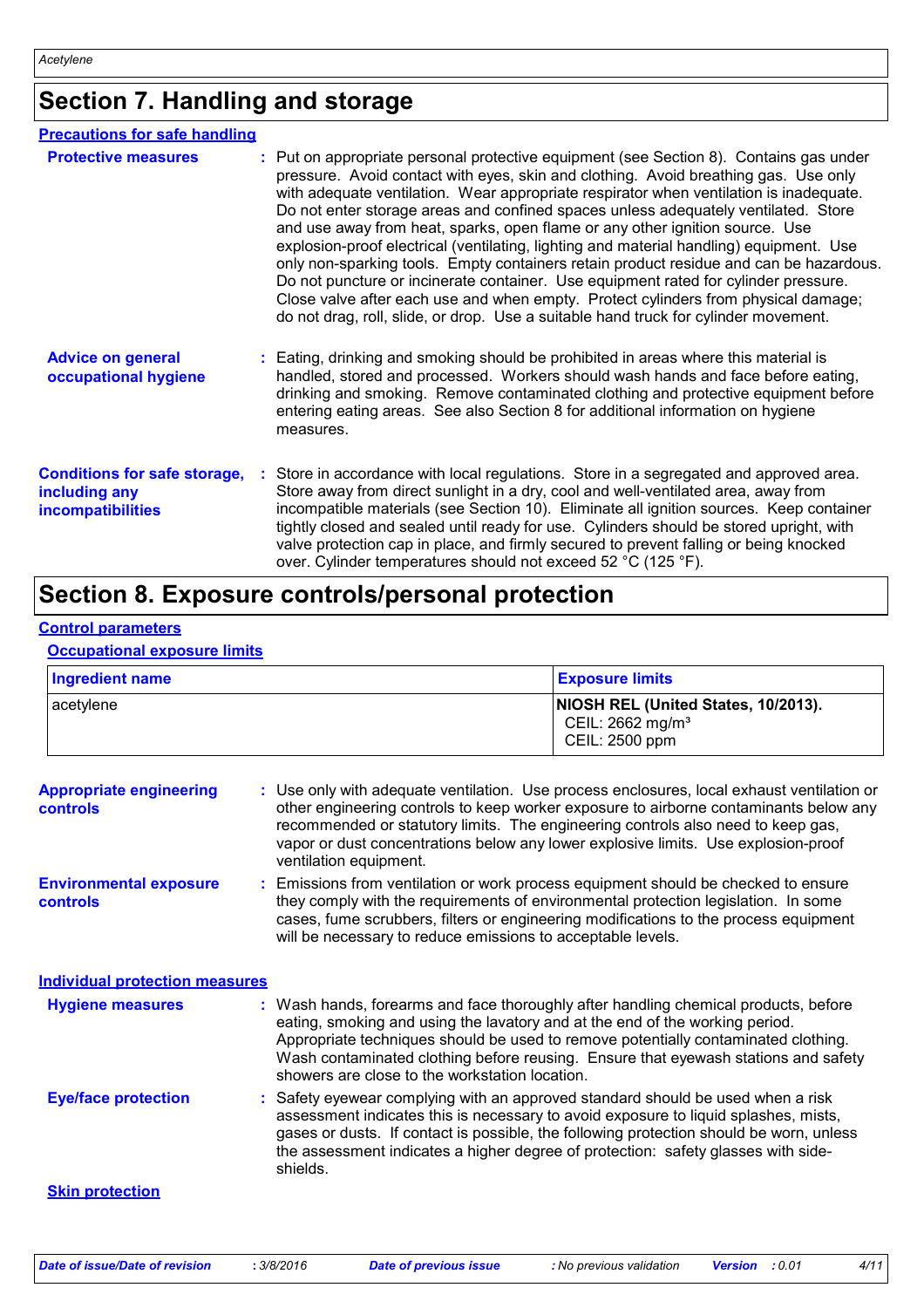# **Section 8. Exposure controls/personal protection**

| <b>Hand protection</b>        | : Chemical-resistant, impervious gloves complying with an approved standard should be<br>worn at all times when handling chemical products if a risk assessment indicates this is<br>necessary. Considering the parameters specified by the glove manufacturer, check<br>during use that the gloves are still retaining their protective properties. It should be<br>noted that the time to breakthrough for any glove material may be different for different<br>glove manufacturers. In the case of mixtures, consisting of several substances, the |
|-------------------------------|-------------------------------------------------------------------------------------------------------------------------------------------------------------------------------------------------------------------------------------------------------------------------------------------------------------------------------------------------------------------------------------------------------------------------------------------------------------------------------------------------------------------------------------------------------|
| <b>Body protection</b>        | protection time of the gloves cannot be accurately estimated.<br>: Personal protective equipment for the body should be selected based on the task being<br>performed and the risks involved and should be approved by a specialist before<br>handling this product. When there is a risk of ignition from static electricity, wear anti-<br>static protective clothing. For the greatest protection from static discharges, clothing<br>should include anti-static overalls, boots and gloves.                                                       |
| <b>Other skin protection</b>  | : Appropriate footwear and any additional skin protection measures should be selected<br>based on the task being performed and the risks involved and should be approved by a<br>specialist before handling this product.                                                                                                                                                                                                                                                                                                                             |
| <b>Respiratory protection</b> | : Use a properly fitted, air-purifying or air-fed respirator complying with an approved<br>standard if a risk assessment indicates this is necessary. Respirator selection must be<br>based on known or anticipated exposure levels, the hazards of the product and the safe<br>working limits of the selected respirator.                                                                                                                                                                                                                            |
|                               |                                                                                                                                                                                                                                                                                                                                                                                                                                                                                                                                                       |

# **Section 9. Physical and chemical properties**

| <b>Appearance</b>                                 |                                                                                                                                                            |
|---------------------------------------------------|------------------------------------------------------------------------------------------------------------------------------------------------------------|
| <b>Physical state</b>                             | Gas.                                                                                                                                                       |
| <b>Color</b>                                      | Colorless.                                                                                                                                                 |
| <b>Molecular weight</b>                           | : 26.04 g/mole                                                                                                                                             |
| <b>Molecular formula</b>                          | $C2-H2$                                                                                                                                                    |
| <b>Melting/freezing point</b>                     | : $-81^{\circ}$ C ( $-113.8^{\circ}$ F)                                                                                                                    |
| <b>Critical temperature</b>                       | : $35.25^{\circ}$ C (95.5 $^{\circ}$ F)                                                                                                                    |
| <b>Odor</b>                                       | Mild. Ethereal.                                                                                                                                            |
| <b>Odor threshold</b>                             | Not available.                                                                                                                                             |
| pH                                                | Not available.                                                                                                                                             |
| <b>Flash point</b>                                | Closed cup: -18.15°C (-0.67°F)                                                                                                                             |
| <b>Burning time</b>                               | : Not applicable.                                                                                                                                          |
| <b>Burning rate</b>                               | Not applicable.                                                                                                                                            |
| <b>Evaporation rate</b>                           | : Not available.                                                                                                                                           |
| <b>Flammability (solid, gas)</b>                  | : Extremely flammable in the presence of the following materials or conditions: open<br>flames, sparks and static discharge, heat and oxidizing materials. |
| Lower and upper explosive<br>(flammable) limits   | : Lower: 2.3%<br>Upper: 100%                                                                                                                               |
| <b>Vapor pressure</b>                             | $: 635$ (psig)                                                                                                                                             |
| <b>Vapor density</b>                              | $: 0.907$ (Air = 1)                                                                                                                                        |
| <b>Specific Volume (ft 3/lb)</b>                  | : 14.7058                                                                                                                                                  |
| <b>Gas Density (Ib/ft 3)</b>                      | : 0.0691                                                                                                                                                   |
| <b>Relative density</b>                           | : Not applicable.                                                                                                                                          |
| <b>Solubility</b>                                 | : Not available.                                                                                                                                           |
| <b>Solubility in water</b>                        | $: 1.2$ g/l                                                                                                                                                |
| <b>Partition coefficient: n-</b><br>octanol/water | : 0.37                                                                                                                                                     |
| <b>Auto-ignition temperature</b>                  | : $305^{\circ}$ C (581 $^{\circ}$ F)                                                                                                                       |
| <b>Decomposition temperature</b>                  | : Not available.                                                                                                                                           |
| <b>SADT</b>                                       | : Not available.                                                                                                                                           |
| <b>Viscosity</b>                                  | : Not applicable.                                                                                                                                          |
|                                                   |                                                                                                                                                            |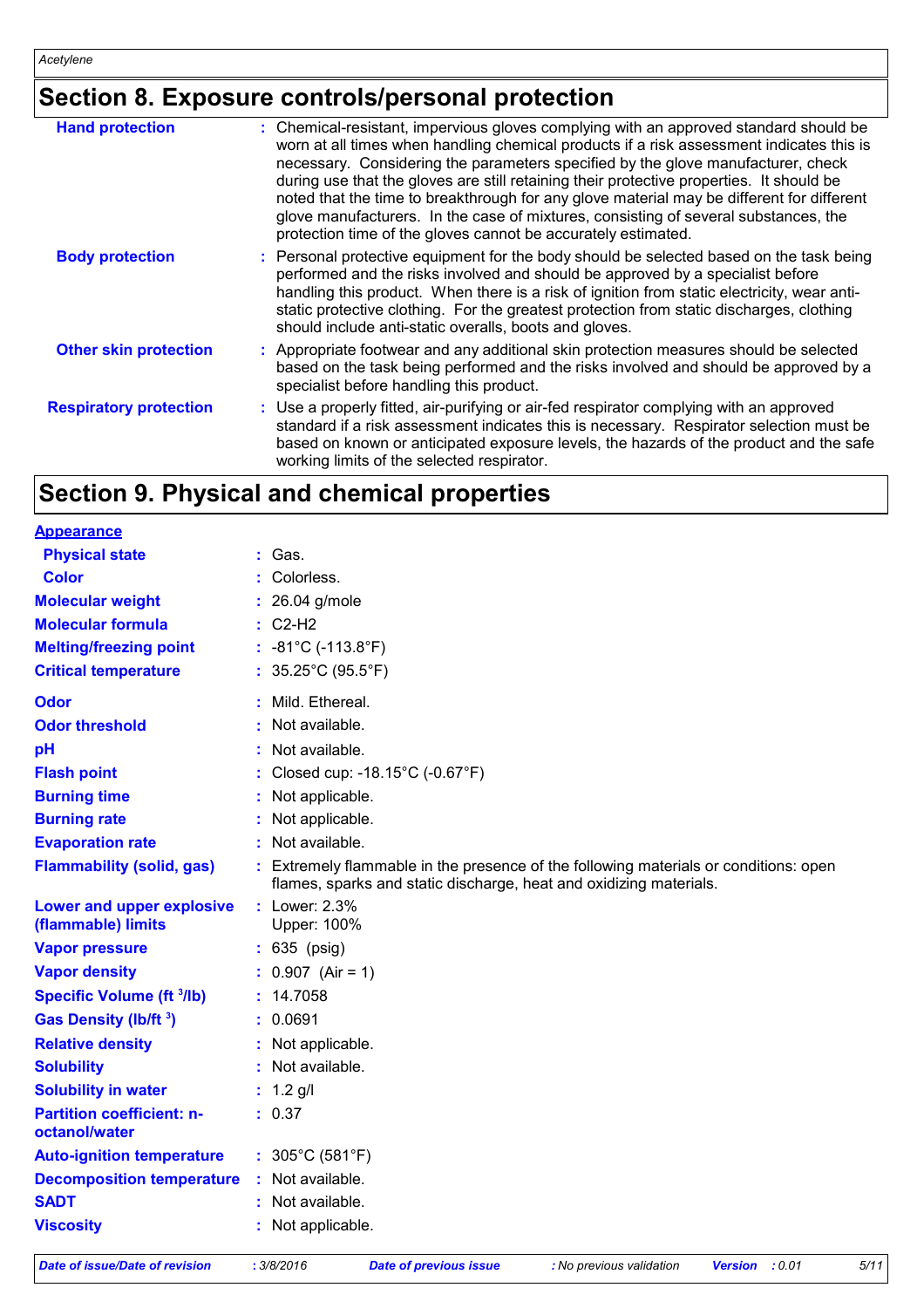# **Section 10. Stability and reactivity**

| <b>Reactivity</b>                                   | : No specific test data related to reactivity available for this product or its ingredients.                                                                                 |
|-----------------------------------------------------|------------------------------------------------------------------------------------------------------------------------------------------------------------------------------|
| <b>Chemical stability</b>                           | : The product is stable.                                                                                                                                                     |
| <b>Possibility of hazardous</b><br><b>reactions</b> | : Under normal conditions of storage and use, hazardous reactions will not occur.                                                                                            |
| <b>Conditions to avoid</b>                          | : Avoid all possible sources of ignition (spark or flame). Do not pressurize, cut, weld,<br>braze, solder, drill, grind or expose containers to heat or sources of ignition. |
| Incompatible materials                              | : Oxidizers                                                                                                                                                                  |
| <b>Hazardous decomposition</b><br>products          | : Under normal conditions of storage and use, hazardous decomposition products should<br>not be produced.                                                                    |

**Hazardous polymerization :** Under normal conditions of storage and use, hazardous polymerization will not occur.

# **Section 11. Toxicological information**

#### **Information on toxicological effects**

#### **Acute toxicity**

Not available.

#### **Irritation/Corrosion**

Not available.

#### **Sensitization**

Not available.

#### **Mutagenicity**

Not available.

#### **Carcinogenicity**

Not available.

#### **Reproductive toxicity**

Not available.

#### **Teratogenicity**

#### Not available.

#### **Specific target organ toxicity (single exposure)**

Not available.

### **Specific target organ toxicity (repeated exposure)**

Not available.

#### **Aspiration hazard**

Not available.

#### **Information on the likely :** Not available.

#### **routes of exposure**

**Potential acute health effects**

**Inhalation :** No known significant effects or critical hazards. **Eye contact :** Contact with rapidly expanding gas may cause burns or frostbite.

|  | Date of issue/Date of revision |  |
|--|--------------------------------|--|
|  |                                |  |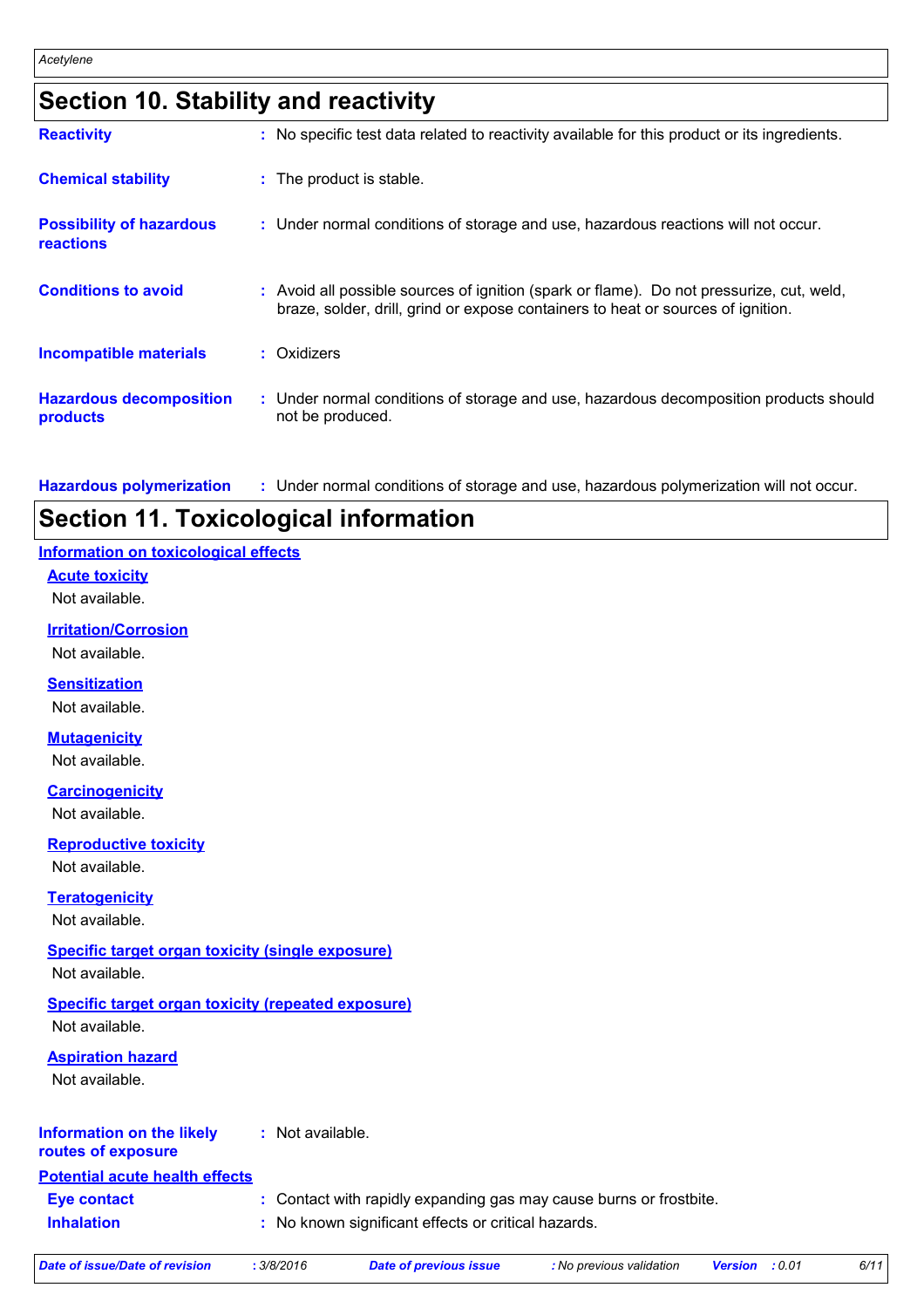# **Section 11. Toxicological information**

| <b>Skin contact</b> | : Contact with rapidly expanding gas may cause burns or frostbite. |
|---------------------|--------------------------------------------------------------------|
| Ingestion           | : As this product is a gas, refer to the inhalation section.       |

#### **Symptoms related to the physical, chemical and toxicological characteristics**

| <b>Eye contact</b>  | : No specific data. |
|---------------------|---------------------|
| <b>Inhalation</b>   | : No specific data. |
| <b>Skin contact</b> | : No specific data. |
| <b>Ingestion</b>    | : No specific data. |

#### **Delayed and immediate effects and also chronic effects from short and long term exposure**

| <b>Short term exposure</b>                        |                                                     |
|---------------------------------------------------|-----------------------------------------------------|
| <b>Potential immediate</b><br>effects             | : Not available.                                    |
| <b>Potential delayed effects</b>                  | $:$ Not available.                                  |
| Long term exposure                                |                                                     |
| <b>Potential immediate</b><br>effects             | $:$ Not available.                                  |
| <b>Potential delayed effects : Not available.</b> |                                                     |
| <b>Potential chronic health effects</b>           |                                                     |
| Not available.                                    |                                                     |
| <b>General</b>                                    | : No known significant effects or critical hazards. |
| <b>Carcinogenicity</b>                            | : No known significant effects or critical hazards. |
| <b>Mutagenicity</b>                               | : No known significant effects or critical hazards. |
| <b>Teratogenicity</b>                             | : No known significant effects or critical hazards. |
| <b>Developmental effects</b>                      | No known significant effects or critical hazards.   |
| <b>Fertility effects</b>                          | : No known significant effects or critical hazards. |
|                                                   |                                                     |

#### **Numerical measures of toxicity**

**Acute toxicity estimates**

Not available.

# **Section 12. Ecological information**

#### **Toxicity**

Not available.

#### **Persistence and degradability**

Not available.

#### **Bioaccumulative potential**

| <b>Product/ingredient name</b> | $\mathsf{LogP}_\mathsf{ow}$ | <b>BCF</b> | <b>Potential</b> |
|--------------------------------|-----------------------------|------------|------------------|
| acetylene                      | 0.37                        |            | low              |

#### **Mobility in soil**

**Soil/water partition coefficient (KOC)**

**:** Not available.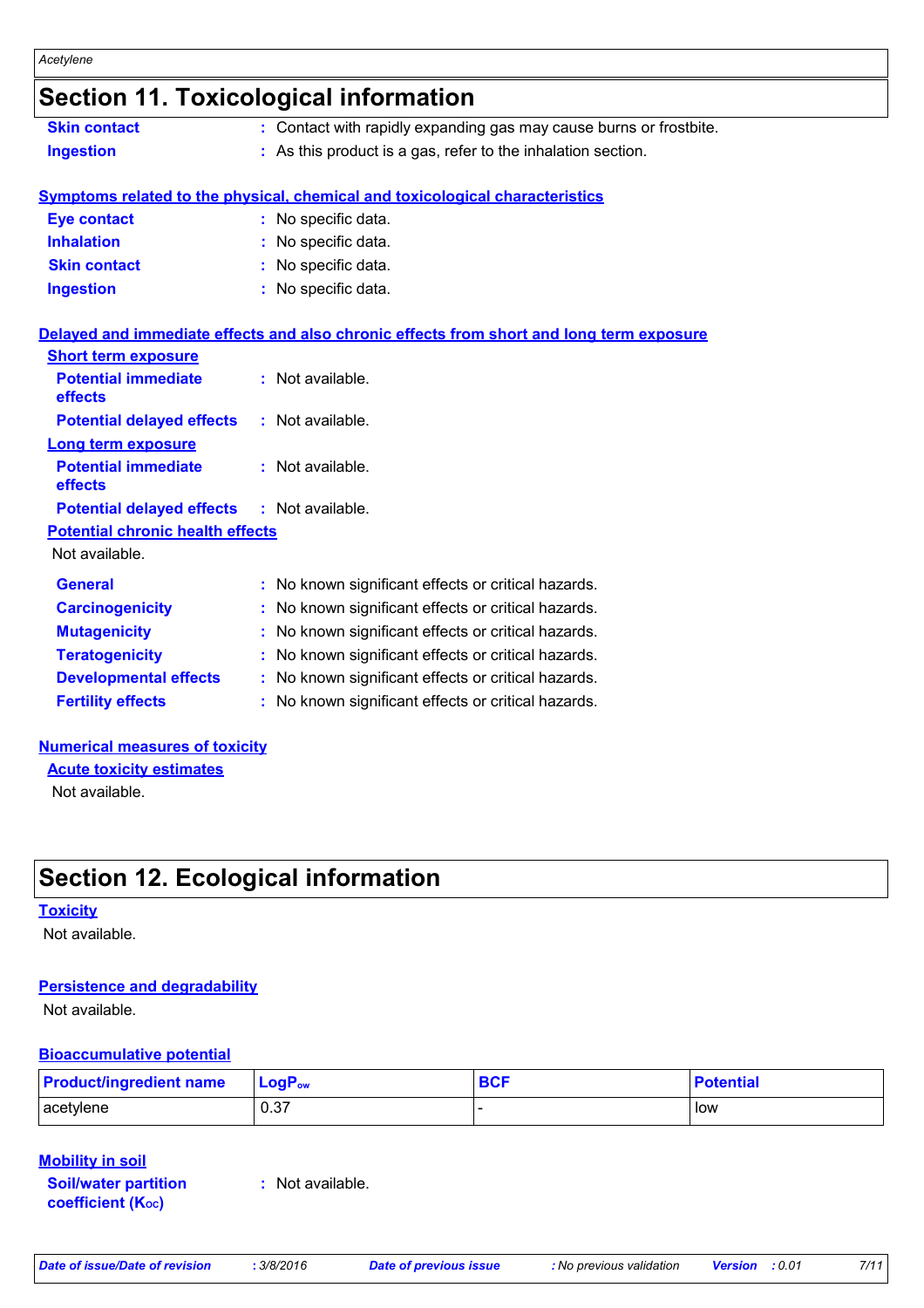# **Section 12. Ecological information**

**Other adverse effects** : No known significant effects or critical hazards.

### **Section 13. Disposal considerations**

```
Disposal methods :
```
The generation of waste should be avoided or minimized wherever possible. Disposal of this product, solutions and any by-products should at all times comply with the requirements of environmental protection and waste disposal legislation and any regional local authority requirements. Dispose of surplus and non-recyclable products via a licensed waste disposal contractor. Waste should not be disposed of untreated to the sewer unless fully compliant with the requirements of all authorities with jurisdiction. Empty Airgas-owned pressure vessels should be returned to Airgas. Waste packaging should be recycled. Incineration or landfill should only be considered when recycling is not feasible. This material and its container must be disposed of in a safe way. Empty containers or liners may retain some product residues. Do not puncture or incinerate container.

### **Section 14. Transport information**

|                                      | <b>DOT</b>                                                                                                                                                                     | <b>TDG</b>                                                                                                                                                                                                                                                                                                                                                                   | <b>Mexico</b>                  | <b>IMDG</b>                    | <b>IATA</b>                                                                                                                                      |
|--------------------------------------|--------------------------------------------------------------------------------------------------------------------------------------------------------------------------------|------------------------------------------------------------------------------------------------------------------------------------------------------------------------------------------------------------------------------------------------------------------------------------------------------------------------------------------------------------------------------|--------------------------------|--------------------------------|--------------------------------------------------------------------------------------------------------------------------------------------------|
| <b>UN number</b>                     | <b>UN1001</b>                                                                                                                                                                  | <b>UN1001</b>                                                                                                                                                                                                                                                                                                                                                                | <b>UN1001</b>                  | <b>UN1001</b>                  | <b>UN1001</b>                                                                                                                                    |
| <b>UN proper</b><br>shipping name    | ACETYLENE,<br><b>DISSOLVED</b>                                                                                                                                                 | ACETYLENE,<br><b>DISSOLVED</b>                                                                                                                                                                                                                                                                                                                                               | ACETYLENE,<br><b>DISSOLVED</b> | ACETYLENE,<br><b>DISSOLVED</b> | ACETYLENE,<br><b>DISSOLVED</b>                                                                                                                   |
| <b>Transport</b><br>hazard class(es) | 2.1                                                                                                                                                                            | 2.1                                                                                                                                                                                                                                                                                                                                                                          | 2.1                            | 2.1                            | 2.1                                                                                                                                              |
| <b>Packing group</b>                 |                                                                                                                                                                                |                                                                                                                                                                                                                                                                                                                                                                              |                                |                                |                                                                                                                                                  |
| <b>Environment</b>                   | No.                                                                                                                                                                            | No.                                                                                                                                                                                                                                                                                                                                                                          | No.                            | No.                            | No.                                                                                                                                              |
| <b>Additional</b><br>information     | <b>Limited quantity</b><br>Yes.<br><b>Packaging instruction</b><br>Passenger aircraft<br>Quantity limitation:<br>Forbidden.<br>Cargo aircraft<br>Quantity limitation: 15<br>kg | Product classified as<br>per the following<br>sections of the<br>Transportation of<br>Dangerous Goods<br>Regulations: 2.13-2.17<br>(Class 2).<br><b>Explosive Limit and</b><br><b>Limited Quantity Index</b><br>0<br><b>Passenger Carrying</b><br><b>Ship Index</b><br>75<br><b>Passenger Carrying</b><br>Road or Rail Index<br>Forbidden<br><b>Special provisions</b><br>38 |                                |                                | <b>Passenger and Cargo</b><br><b>Aircraft</b> Quantity<br>limitation: 0 Forbidden<br><b>Cargo Aircraft Only</b><br>Quantity limitation: 15<br>kg |

**"Refer to CFR 49 (or authority having jurisdiction) to determine the information required for shipment of the product."** 

**Special precautions for user** : Transport within user's premises: always transport in closed containers that are upright and secure. Ensure that persons transporting the product know what to do in the event of an accident or spillage.

**Transport in bulk according :** Not available. **to Annex II of MARPOL 73/78 and the IBC Code**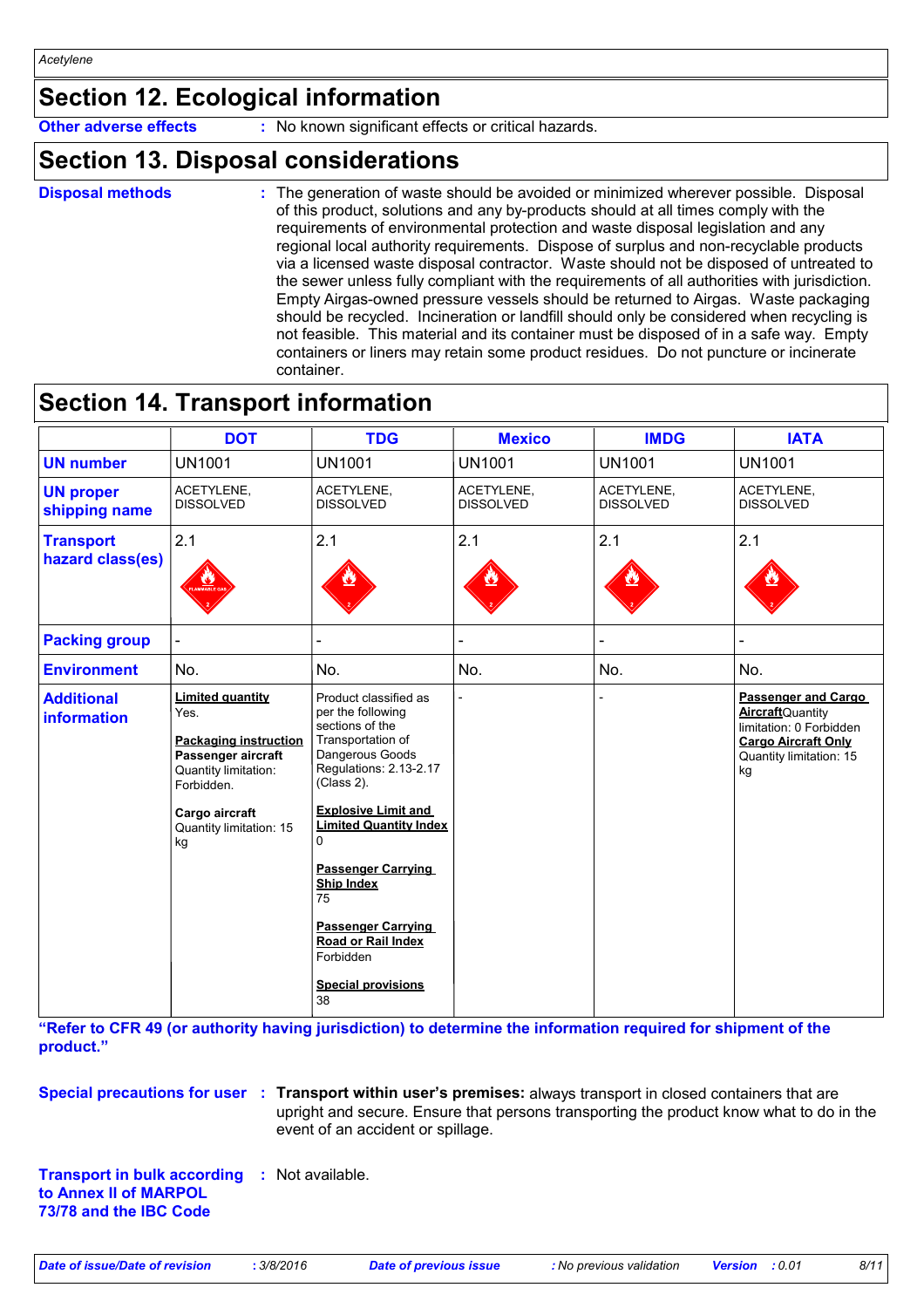# **Section 15. Regulatory information**

| <b>U.S. Federal regulations</b>                                                   | : TSCA 8(a) CDR Exempt/Partial exemption: Not determined<br>United States inventory (TSCA 8b): This material is listed or exempted. |                                                                   |             |               |                 |                  |                |
|-----------------------------------------------------------------------------------|-------------------------------------------------------------------------------------------------------------------------------------|-------------------------------------------------------------------|-------------|---------------|-----------------|------------------|----------------|
|                                                                                   |                                                                                                                                     | Clean Air Act (CAA) 112 regulated flammable substances: acetylene |             |               |                 |                  |                |
| <b>Clean Air Act Section 112</b><br>(b) Hazardous Air<br><b>Pollutants (HAPs)</b> |                                                                                                                                     | : Not listed                                                      |             |               |                 |                  |                |
| <b>Clean Air Act Section 602</b><br><b>Class I Substances</b>                     |                                                                                                                                     | : Not listed                                                      |             |               |                 |                  |                |
| <b>Clean Air Act Section 602</b><br><b>Class II Substances</b>                    |                                                                                                                                     | : Not listed                                                      |             |               |                 |                  |                |
| <b>DEA List I Chemicals</b><br>(Precursor Chemicals)                              |                                                                                                                                     | : Not listed                                                      |             |               |                 |                  |                |
| <b>DEA List II Chemicals</b><br><b>(Essential Chemicals)</b>                      |                                                                                                                                     | : Not listed                                                      |             |               |                 |                  |                |
| <b>SARA 302/304</b>                                                               |                                                                                                                                     |                                                                   |             |               |                 |                  |                |
| <b>Composition/information on ingredients</b>                                     |                                                                                                                                     |                                                                   |             |               |                 |                  |                |
| No products were found.                                                           |                                                                                                                                     |                                                                   |             |               |                 |                  |                |
| <b>SARA 304 RQ</b>                                                                |                                                                                                                                     | : Not applicable.                                                 |             |               |                 |                  |                |
| <b>SARA 311/312</b>                                                               |                                                                                                                                     |                                                                   |             |               |                 |                  |                |
| <b>Classification</b>                                                             |                                                                                                                                     | $:$ Fire hazard<br>Sudden release of pressure                     |             |               |                 |                  |                |
| <b>Composition/information on ingredients</b>                                     |                                                                                                                                     |                                                                   |             |               |                 |                  |                |
| <b>Name</b>                                                                       |                                                                                                                                     | $\frac{9}{6}$                                                     | <b>Fire</b> | <b>Sudden</b> | <b>Reactive</b> | <b>Immediate</b> | <b>Delayed</b> |

| <b>Name</b> | $\frac{9}{6}$ | <b>Fire</b> | <b>Sudden</b><br>hazard release of<br>pressure | <b>Reactive</b> | Immediate<br>(acute)<br>health<br>hazard | <b>Delaved</b><br>(chronic)<br>health<br>hazard |
|-------------|---------------|-------------|------------------------------------------------|-----------------|------------------------------------------|-------------------------------------------------|
| acetylene   | 100           | Yes.        | Yes.                                           | No.             | No.                                      | No.                                             |

| <b>State regulations</b>         |                                                                                                    |
|----------------------------------|----------------------------------------------------------------------------------------------------|
| <b>Massachusetts</b>             | This material is listed.<br>t.                                                                     |
| <b>New York</b>                  | This material is not listed.                                                                       |
| <b>New Jersey</b>                | This material is listed.                                                                           |
| <b>Pennsylvania</b>              | This material is listed.                                                                           |
| <b>International regulations</b> |                                                                                                    |
| <b>International lists</b>       |                                                                                                    |
| <b>National inventory</b>        |                                                                                                    |
| <b>Australia</b>                 | This material is listed or exempted.                                                               |
| Canada                           | This material is listed or exempted.                                                               |
| <b>China</b>                     | This material is listed or exempted.                                                               |
| <b>Europe</b>                    | This material is listed or exempted.                                                               |
| <b>Japan</b>                     | This material is listed or exempted.                                                               |
| <b>Malaysia</b>                  | Not determined.                                                                                    |
| <b>New Zealand</b>               | This material is listed or exempted.                                                               |
| <b>Philippines</b>               | This material is listed or exempted.                                                               |
| <b>Republic of Korea</b>         | This material is listed or exempted.                                                               |
| <b>Taiwan</b>                    | This material is listed or exempted.                                                               |
| <b>Canada</b>                    |                                                                                                    |
| <b>WHMIS (Canada)</b>            | : Class A: Compressed gas.<br>Class B-1: Flammable gas.<br>Class F: Dangerously reactive material. |

| 3/8/2016<br>Date of issue/Date of revision | Date of previous issue | : No previous validation | <b>Version</b> : 0.01 | 9/11 |
|--------------------------------------------|------------------------|--------------------------|-----------------------|------|
|                                            |                        |                          |                       |      |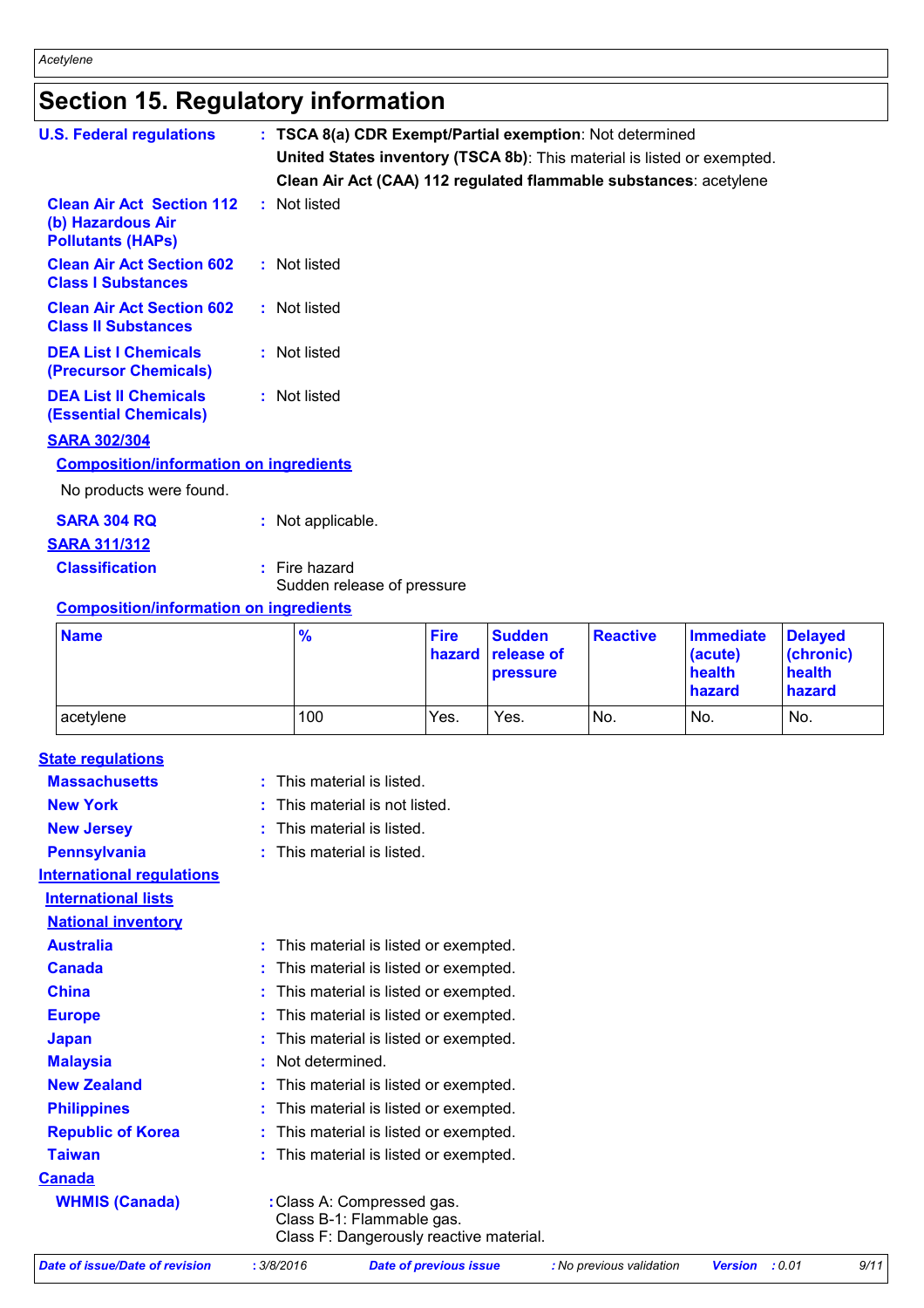*Acetylene*

# **Section 15. Regulatory information**

**CEPA Toxic substances**: This material is not listed. **Canadian ARET**: This material is not listed. **Canadian NPRI**: This material is listed. **Alberta Designated Substances**: This material is not listed. **Ontario Designated Substances**: This material is not listed. **Quebec Designated Substances**: This material is not listed.

### **Section 16. Other information**

| <b>Canada Label requirements : Class A: Compressed gas.</b> |                                         |
|-------------------------------------------------------------|-----------------------------------------|
|                                                             | Class B-1: Flammable gas.               |
|                                                             | Class F: Dangerously reactive material. |

#### **Hazardous Material Information System (U.S.A.)**



**Caution: HMIS® ratings are based on a 0-4 rating scale, with 0 representing minimal hazards or risks, and 4 representing significant hazards or risks Although HMIS® ratings are not required on SDSs under 29 CFR 1910. 1200, the preparer may choose to provide them. HMIS® ratings are to be used with a fully implemented HMIS® program. HMIS® is a registered mark of the National Paint & Coatings Association (NPCA). HMIS® materials may be purchased exclusively from J. J. Keller (800) 327-6868.**

**The customer is responsible for determining the PPE code for this material.**

**National Fire Protection Association (U.S.A.)**



**Reprinted with permission from NFPA 704-2001, Identification of the Hazards of Materials for Emergency Response Copyright ©1997, National Fire Protection Association, Quincy, MA 02269. This reprinted material is not the complete and official position of the National Fire Protection Association, on the referenced subject which is represented only by the standard in its entirety.**

**Copyright ©2001, National Fire Protection Association, Quincy, MA 02269. This warning system is intended to be interpreted and applied only by properly trained individuals to identify fire, health and reactivity hazards of chemicals. The user is referred to certain limited number of chemicals with recommended classifications in NFPA 49 and NFPA 325, which would be used as a guideline only. Whether the chemicals are classified by NFPA or not, anyone using the 704 systems to classify chemicals does so at their own risk.**

#### **Procedure used to derive the classification**

| <b>Classification</b>                           | <b>Justification</b>                    |
|-------------------------------------------------|-----------------------------------------|
| Flam. Gas 1, H220<br>Press. Gas Comp. Gas, H280 | Expert judgment<br>According to package |
| <b>Llintams</b>                                 |                                         |

| <b>History</b>                           |                          |
|------------------------------------------|--------------------------|
| <b>Date of printing</b>                  | : 3/8/2016               |
| Date of issue/Date of<br><b>revision</b> | : 3/8/2016               |
| Date of previous issue                   | : No previous validation |
| <b>Version</b>                           | : 0.01                   |